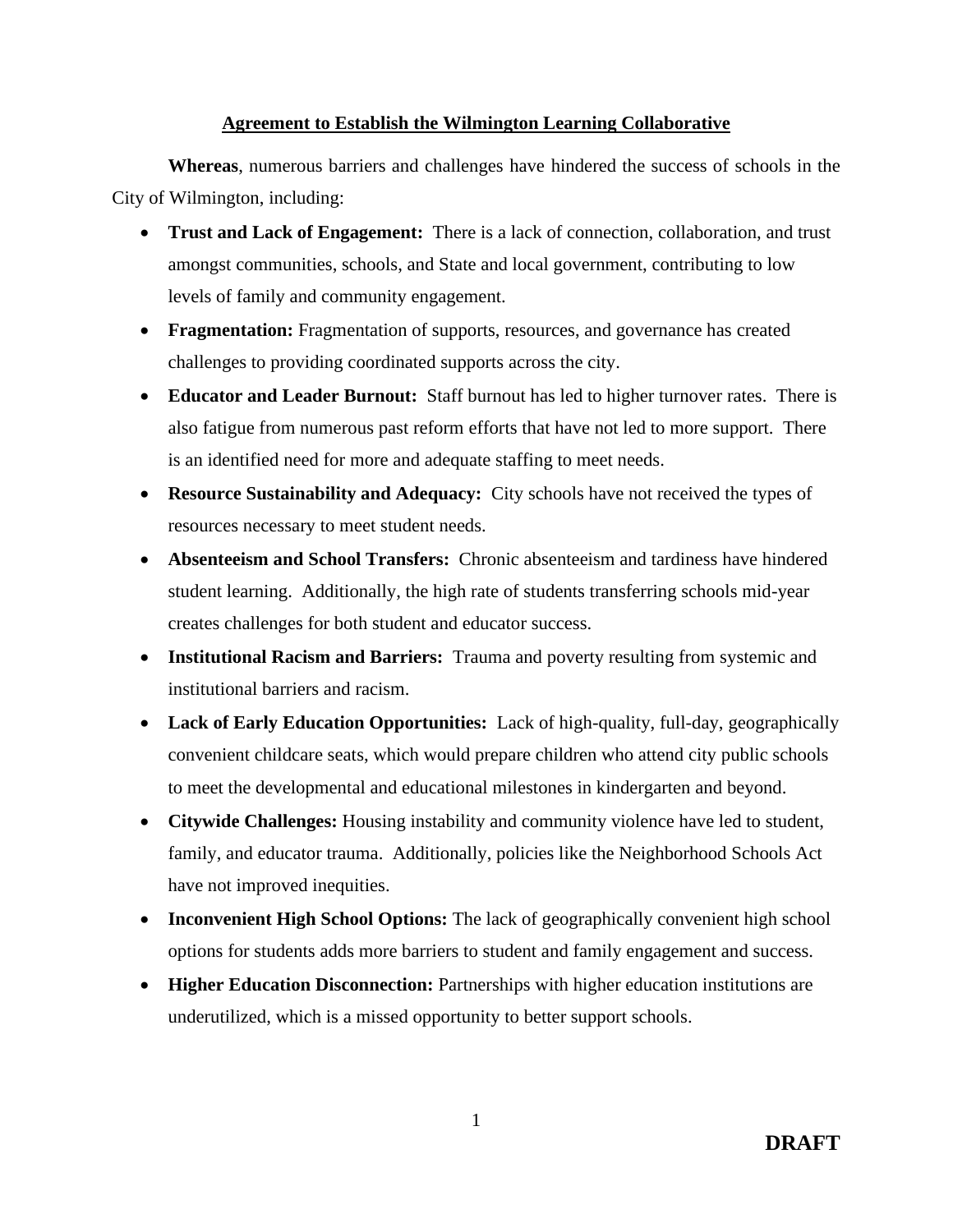**Whereas,** to address these challenges and barriers, the Brandywine, Christina, and Red Clay School Boards voted in the winter of 2022 to move forward with negotiations aimed at the creation of the Wilmington Learning Collaborative (WLC); and

**Whereas**, the districts, State, city, and other partners have engaged parents, educators, students, and the community to ensure this agreement reflects feedback from stakeholders; and

**Whereas**, this feedback has raised the desire to see the following in WLC schools:

- Welcoming and inclusive schools;
- Engaging on and off-campus field trips and experiences;
- After-school and extended day enrichment programs with opportunities like arts, sports, foreign language, band, chorus, theater, and mentoring;
- Robust family engagement, support for families to boost student learning, and opportunities for families to volunteer;
- Strong leadership and high-quality coaching for educators and leaders;
- Additional staff and lower student-teacher ratios to promote academic growth and relationships;
- Curriculum and professional development that teaches to students' lived experiences and is flexible in order to be tailored to meet student need;
- An anti-racism focus, grounded in equity and community empowerment;
- Strong focus on wraparound services, trauma-responsive and restorative practices, responsive classrooms, and community schools that staff and students look forward to coming to daily;
- Improved working conditions and coordination so that educators can thrive;
- Project-based learning;
- Support for student transitions to middle and high school; and
- Summer programing.

**Whereas,** this agreement creates a structure and framework for the deep engagement and work ahead, aiming to drive student achievement and wellness, educator support, and family and community engagement.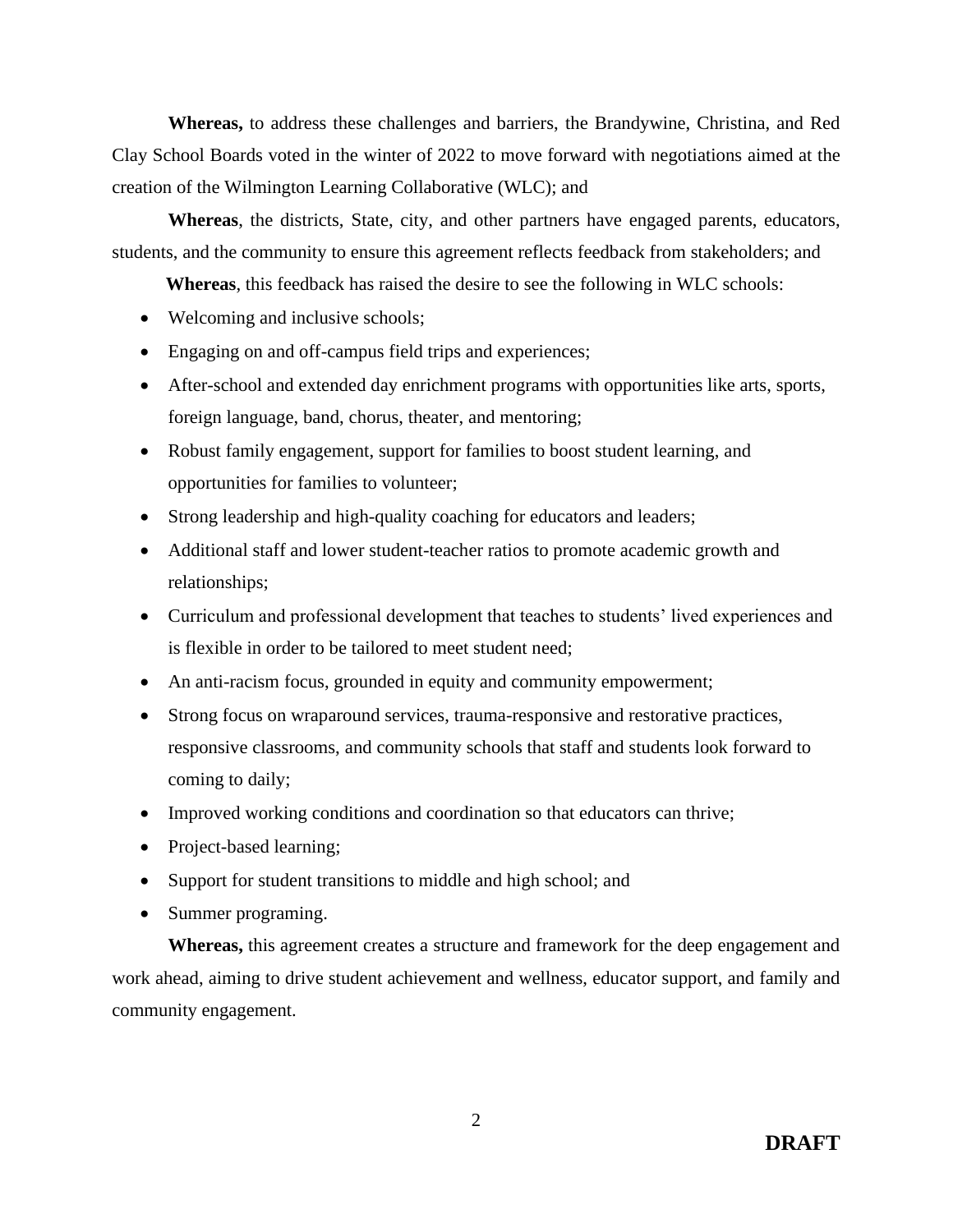**Now, therefore**, the signatories to this agreement agree to the following terms:

### **1. Creation of the Wilmington Learning Collaborative (WLC)**

**1.1 Empowered Schools:** WLC schools will have greater say over key educational decisions. Schools within the WLC will be true community hubs, with shared decision-making by educators and leaders, to support the academic and wellness growth of children. Schools will be afforded additional flexibilities to meet student, educator, family, and community needs. This agreement seeks to create schools that are healthy ecosystems and restorative, healing, academically enriching environments that meet the needs of children, families, and communities.

**1.2 Focused and Responsive WLC Structure:** To support school-based autonomy, decision-making, and flexibility, a community-based governing body called the Wilmington Learning Collaborative Council ("WLC Council") will be created, which will employ a focused staff (the WLC Team) to provide dedicated support to WLC schools. The goal of the structure is to ensure schools leverage their flexibility and resources to improve student achievement and wellness, support and empower educators and leaders, and engage families and communities. The WLC Team and the WLC Council, upon creation, will engage in an open and honest needs assessment of both district and school practices impacting city students and a root cause analysis; this will be a foundation of the WLC's planning and work.

**1.3 Engaged Districts:** Districts retain the ultimate authority over WLC schools, but will delegate many agreed-upon responsibilities to the WLC and schools. The division of specific day-to-day roles and responsibilities specified in this agreement is intended to push decision-making to those closest to students and families, while districts continue to play a vital role through both district partnership with the WLC and the service on the WLC Council of key district representatives. The districts will work with the WLC to collaboratively develop metrics (with multiple measures) to hold the WLC accountable. The WLC Team and the WLC Council are accountable to the districts for success. This process is further described in section 10.2. Districts may add or remove individual schools from the WLC without invalidating this agreement.

3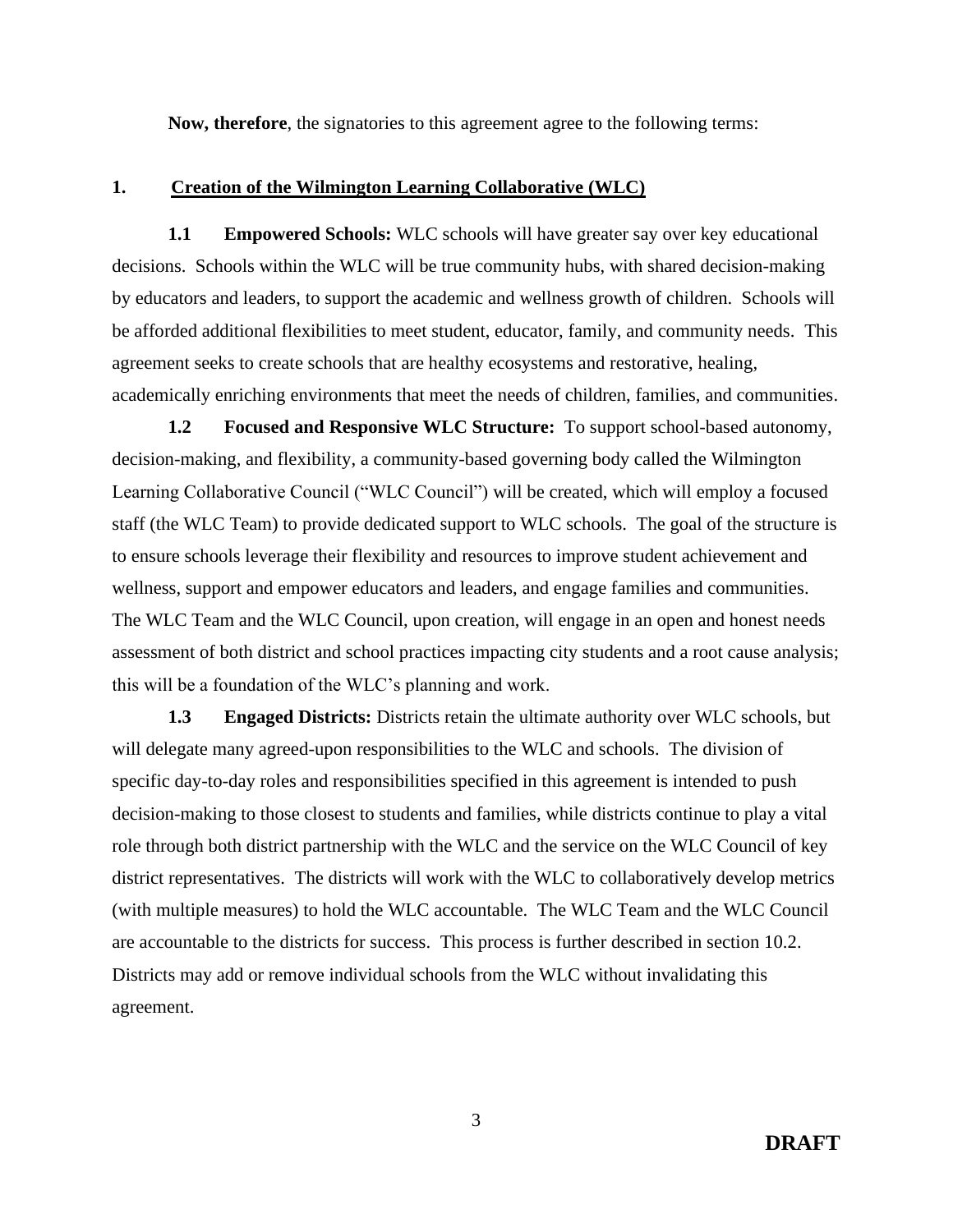## **1.4 Overall Structure:**

- **Schools:** Schools will be community hubs, with site-based Community Councils and Educator Leader Teams. Schools will have a greater say over educational decisions.
- **WLC:** A focused team and community-based governing body, solely focused on supporting city schools, coordinating partnerships, and fostering cross-district collaboration and success.
- **Districts:** Districts retain ultimate authority for WLC schools, but delegate day-to-day educational functions to the WLC, while holding the WLC accountable for progress.

## **2. Elements of a WLC School**

**2.1 Shared Decision-Making**: School-based, shared decision-making and building level autonomy are key to meeting student need. Key decisions should be made by school leaders working with the school's Educator Leader Team, consistent with the key principles of Labor Management Partnerships, along with a site-based Community Council supporting each school. The WLC should explore training and expertise to make sure this shared decisionmaking is effectively structured. The specific types of school-based decisions and flexibilities that schools will now be enabled to determine at the building level, to ensure that work is done *with* educators, includes but is not limited to:

- School culture and identity;
- School schedules and calendars:
- Resource and staff deployment;
- Certain working conditions (including professional learning topics, professional learning schedules, and interventions);
- Well-rounded, equitable, engaging enrichment opportunities for students; and
- New hires, staffing priorities, and customized mentoring practices.

**2.2 Building-Level Flexibility**: As laid out in section 2.1, schools will have autonomy and flexibility to meet student and educator needs, which may be different from the needs of other schools in their respective districts. Decision-making authority at WLC schools not specifically assigned in this agreement will be worked out by the WLC and districts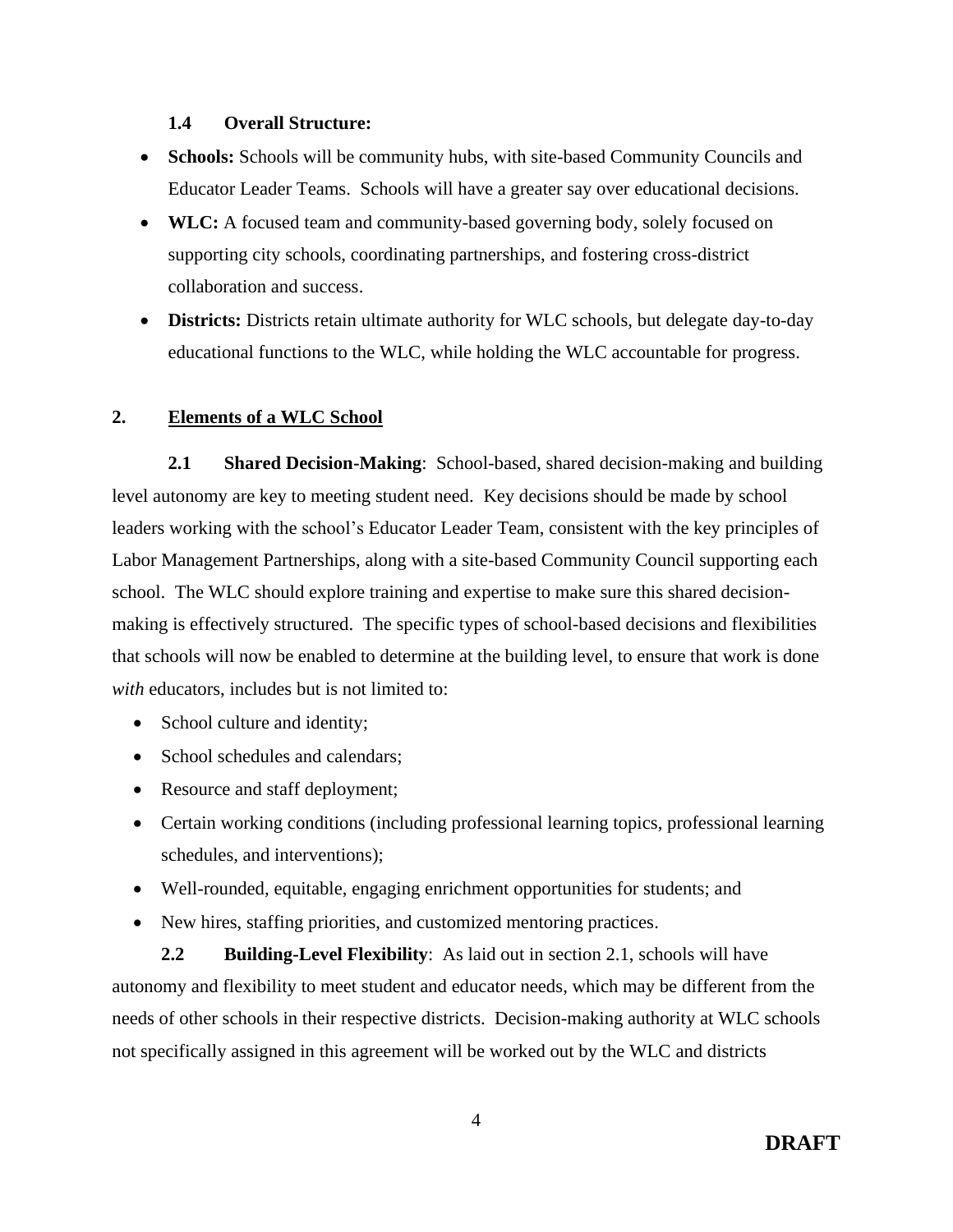collaboratively, with the presumption that delegating more decision-making ability to those closest to students at the building and community level is the intent of this agreement. This agreement aims to entrust and empower schools and the community to meet student, educator, and family needs.

**2.3 Educator Leader Teams (ELTs):** Each WLC school must have an ELT, which is empowered to work with the principal on key school-based decisions. At a minimum, each ELT must include teaching and non-teaching staff. The WLC will work with each local union to define the parameters of the ELT. The ELT election may be supervised by the local union.

**2.4 Site-Based Community Councils:** To ensure robust engagement and input of families and the community, each school will establish a site-based Community Council (e.g., the Bancroft Community Council). This body includes current parents, educators, community stakeholders, and students. Some schools may have existing structures that can help to serve this function. Each school's Community Council will:

- Help with the development of school plans described in section 2.9;
- Monitor wraparound service partner effectiveness;
- Advise on community and family needs;
- Consult on curricular choices; and
- Be tasked with developing school-level family engagement policies and trainings.

Schools may consider innovative ways to get authentic participation on Community Councils, understanding that service on a Community Council is a substantial commitment. Schools may also choose to host quarterly joint meetings of the ELT and Community Council to ensure strong coordination.

**2.5 Wraparound Services:** Wraparound services that meet the needs of students and families are key to improving multi-generational outcomes. Each school will have the flexibility to determine which wraparound services can best meet the needs of their students and school community, understanding that meeting the physical and behavioral health needs of the students and school community is vital to success.

**2.6 Tailored Professional Learning and Mentoring:** Decisions about professional learning topics and needs will be made by each school, and supported by the WLC, which will coordinate with each district. The WLC Team will work with each school on supporting the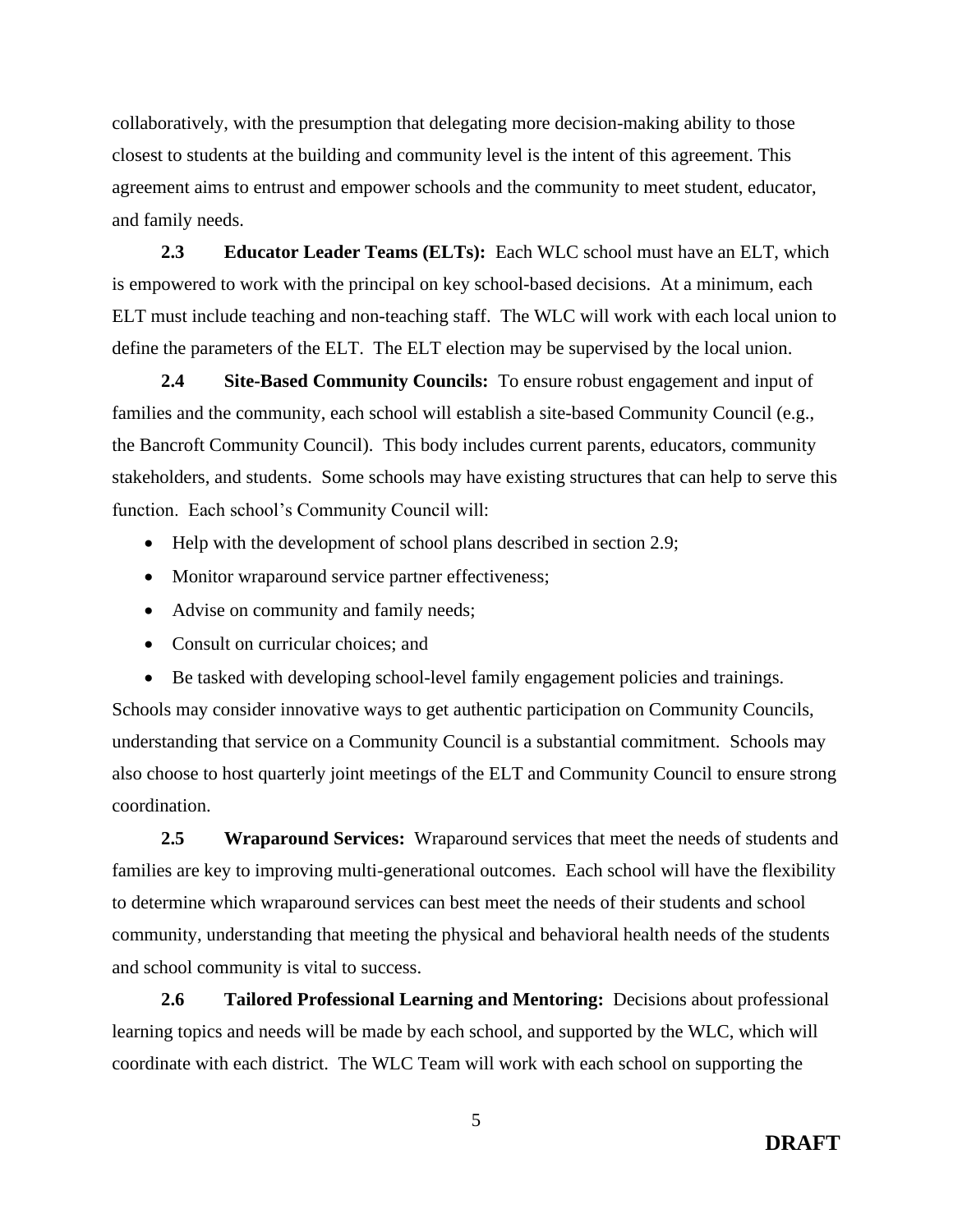development of professional learning schedules and topics that best support educators and leaders. Schools and staff must still meet the training requirements mandated under Delaware law. Additionally, WLC schools may create flexible mentoring programs to meet the specific needs of their school's educator workforce.

**2.7 Hiring for Vacant Roles:** Hiring for vacant non-administrator staff roles will be a three-pronged process: the WLC, coordinating with the district or others as appropriate, will recruit candidates with the ability to successfully teach and support city students, the school interviews and identifies whom they wish to hire, and the relevant district's HR team processes the hire in a timely manner.

**2.8 Enrollment:** WLC schools are traditional public schools that serve students in their regular feeder pattern. Students zoned to these schools continue to be eligible to participate in school choice; students not zoned to WLC schools may choice into them in accordance with existing State law and district policies. The WLC Council and WLC Team will create a set of recommendations for districts around enrollment procedures to reduce the challenges of student mobility. Districts will give strong consideration to these recommendations.

**2.9 School Plans**: To memorialize the school-based decisions made pertaining to this section, each school will create a school plan. Plans will be submitted to the WLC Council for approval. Schools will work with their Community Council to ensure their involvement in the development of the school plan. The State will work with districts and schools to ensure any federal mandates are incorporated into the WLC's work, so schools do not have multiple competing plans.

## **3. WLC Council and WLC Team Operations**

**3.1 Creation of a New Nonprofit Entity:** Because the governing body of the WLC needs to be housed in an entity, to provide both an operating structure and to provide limited liability for WLC Council members, a new nonprofit, nonstock corporation shall be formed, called the Wilmington Learning Collaborative. The sole focus of this new nonprofit entity shall be to effectuate this agreement, guided by the WLC Council as the governing body of the new entity. The charter of this new entity will reflect the terms of this agreement and shall govern the conduct of the WLC Council. [That document will be attached to the final agreement as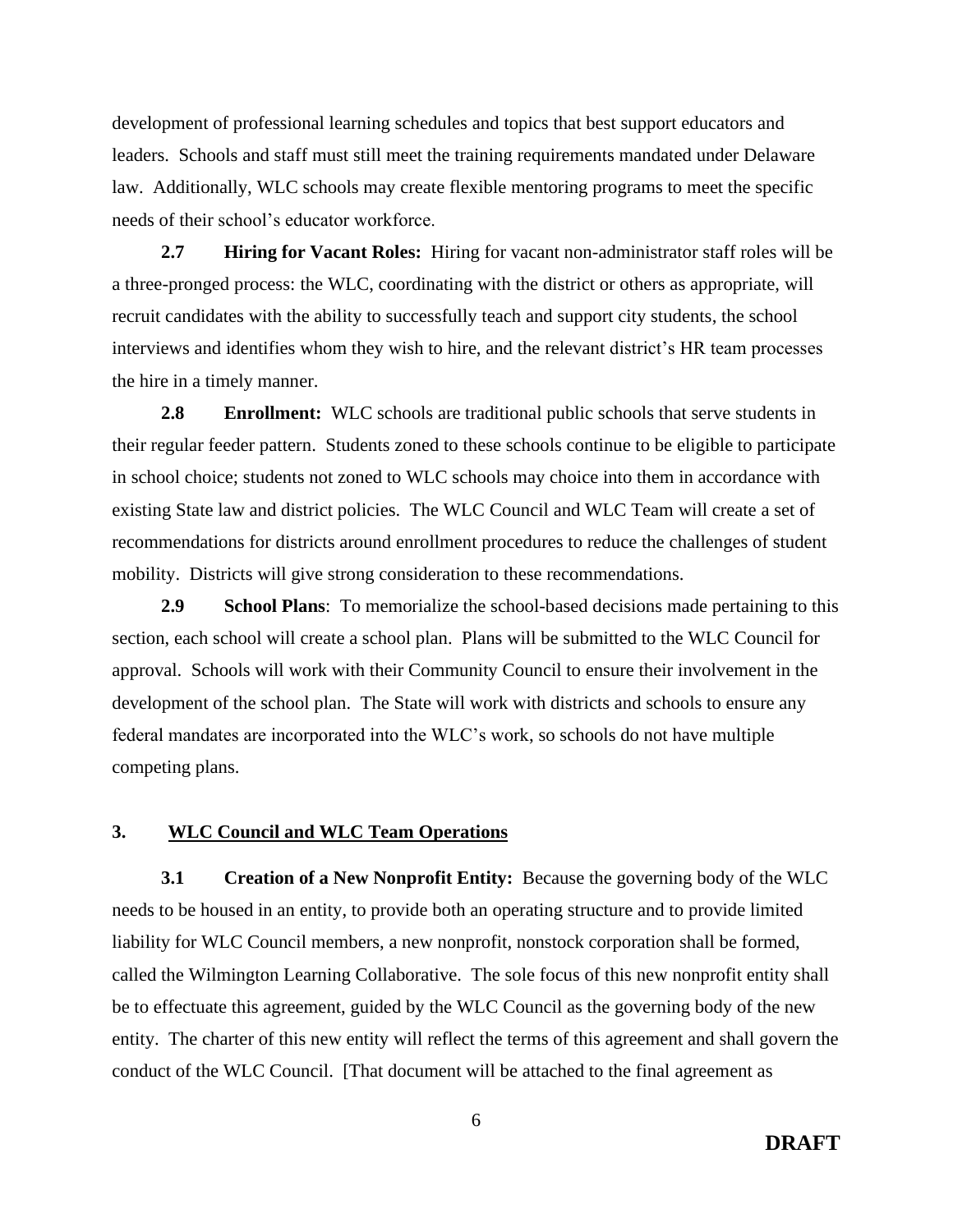Attachment 1.] The WLC will immediately explore partnerships with Delaware's higher education institutions to support this work.

**3.2 Governing Council:** Certain responsibilities and obligations as outlined in this agreement are delegated to the WLC Council by each of the signatories to this agreement, and the WLC Council members will have an obligation to ensure that the WLC Council performs its delegated responsibilities and obligations in a manner consistent with the guidance set forth in this agreement. WLC Council members as of September 15, 2022 shall include:

- Each participating district's superintendent (or designee).
- Each participating district's city school board member.
- One parent or grandparent of a child at a WLC school from each participating district. Each district's superintendent and city board member will make the appointment for each district, after consulting with diverse community groups (e.g., the Delaware Chapter of the Coalition of 100 Black Women, the Divine 9, the Metropolitan Wilmington Urban League, the Delaware NAACP).
- One former city educator, appointed by the Secretary of Education in consultation with DSEA and local union affiliates representing the city.
- One appointee by the City of Wilmington. The Mayor of Wilmington will nominate the appointee and the City Council must approve the appointment.
- One high school student who resides in Wilmington, appointed by the WLC Council. The WLC Council will devise a structure to accept applications and make the appointment. The WLC Council may choose to select multiple students, though only one will be a voting member, and the student member will not vote upon or participate in discussions around personnel matters.

From the WLC Council members, the Governor will appoint a chair, and the WLC Council shall elect a vice-chair, who will act as chair in the absence of the chair. The three superintendents and the three city board members shall be referred to as ex officio WLC Council members. All others shall be referred to as appointed WLC Council members. Ex officio WLC Council members shall hold their seat on the WLC Council so long as they hold their office. Appointed WLC Council members will serve four-year terms. If a member resigns, the designating authority will appoint a replacement for the remainder of the four-year term. A quorum of the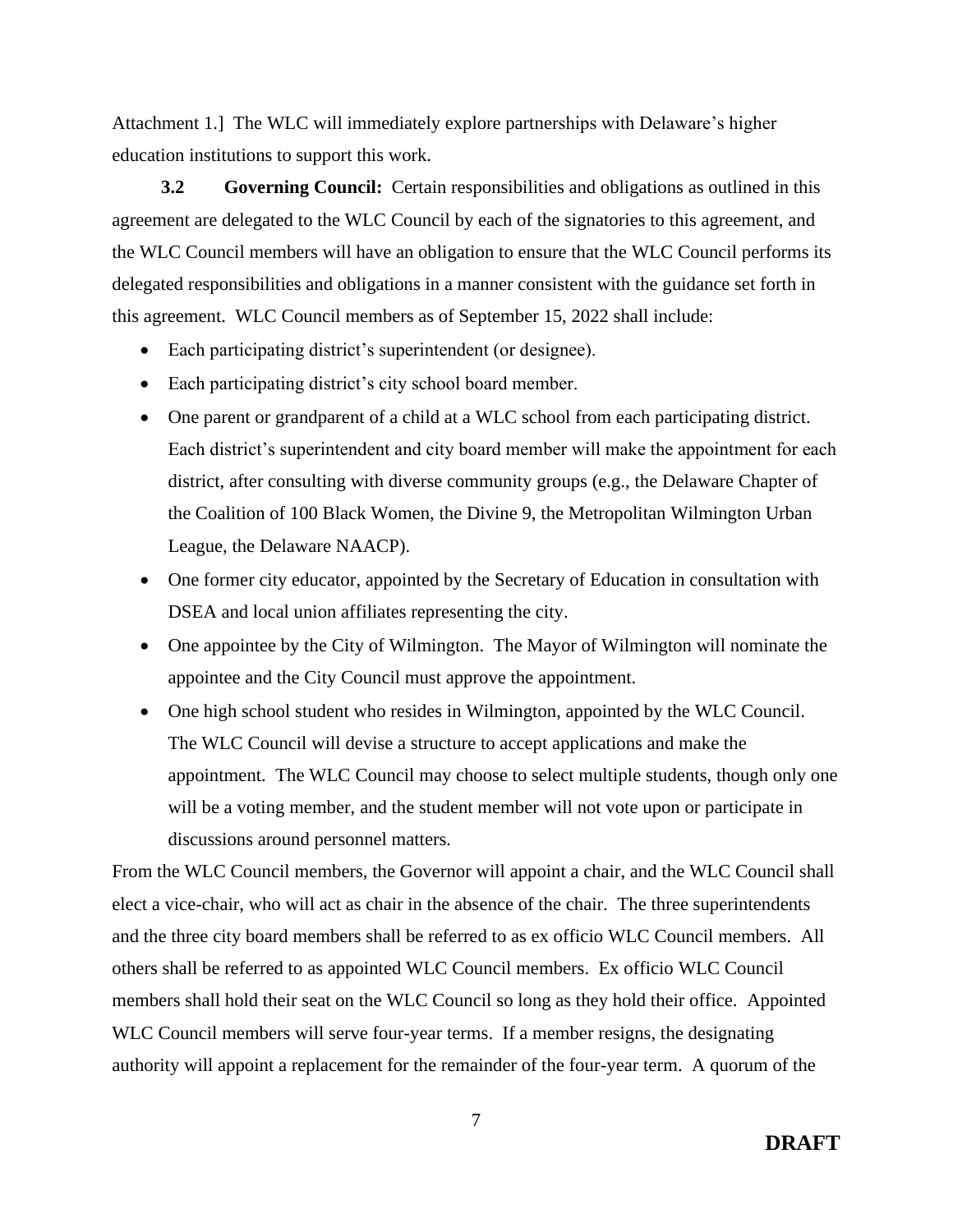WLC Council is a majority of the WLC Council. All votes of the WLC Council shall be by majority of the full body. WLC Council members will be required to participate in regular training, including but not limited to, education finance, special education, and board governance. The governance provisions above shall be included in the charter for the WLC. The WLC Council will establish bylaws once appointed consistent with this agreement and the charter provisions of the WLC.

**3.3 WLC Team:** The WLC will employ a small, focused team to provide direct support to WLC schools (the "WLC Team"). The WLC Team will be under the direction of the WLC Council. WLC Team members must have a demonstrated ability to drive results. The WLC Team will ensure a hyper-focus on city schools and preserve and support building-based autonomy, effective Educator Leader Teams, and strong site-based Community Councils. The WLC Team will be led by an Executive Director, who will be hired by the WLC Council. The Executive Director will build out the WLC Team based on identified needs, with an anticipated focus on talent management, teaching and learning, and financial and operational support. The WLC Team will be accountable for results and will prioritize transparency in its work. Each district will commit one staff member, who is mutually agreed upon by the Executive Director and superintendent, to work exclusively with the WLC Team for a period of at least two years, in order to build a foundation that is consistent with the intent and spirit of the WLC philosophy.

## **4. Commitments of the Districts Participating in the WLC**

**4.1 Coordination:** For each district function, where applicable, the district shall have a point of contact for operational questions to ensure collaboration with the WLC.

**4.2 School Boards:** The school boards of the participating districts retain ultimate authority over WLC schools. School boards will receive progress reports from the WLC Council and/or WLC Team regarding their respective school(s) and their progress towards goals collaboratively set by the parties.

**4.3 Staffing Allocation:** Districts will ensure that each WLC school has access to all staffing units earned through the annual September 30<sup>th</sup> unit count and may add additional units as needed.

**DRAFT**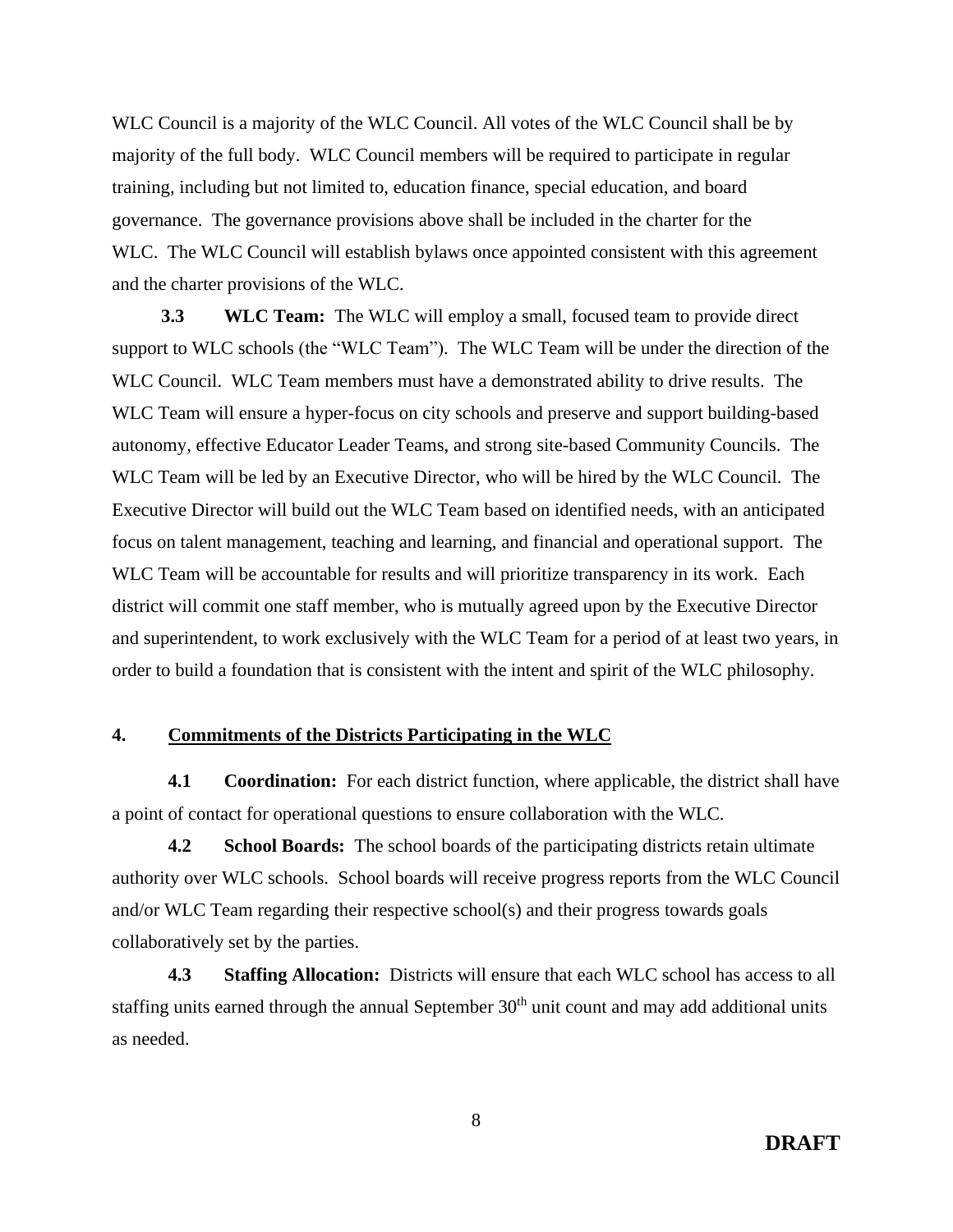**4.4 District Leads:** Each district agrees to dedicate one district staff member to work exclusively with the WLC Executive Director and WLC Council to help create a solid foundation that represents the intent and spirit of the WLC philosophy. Roles will be in areas specific to the WLC Team's needs.

**4.5 Human Resources:** Since school employees remain employees of their district, each district will continue to operate payroll and benefits for them. Non-administrator schoolbased staff will be identified and recruited by the WLC, interviewed and selected by the schools with support from WLC, and processed by the district HR team.

**4.6 Transportation:** Transportation provisions will remain at the district level. The WLC may propose modified transportation policies to, for example, address student mobility challenges. The districts will approve reasonable requests and may require the WLC to cover additional costs associated with any changed policies, rather than the district covering costs. In addition, the parties may investigate innovative partnerships with DART to alleviate transportation challenges.

**4.7 Nutrition and Food Services:** School nutrition and food services remain the responsibility of the districts. The WLC may partner with the districts in exploring farm-to-table partnerships or other potential modifications to food services and will work out an agreed upon way to pay for such partnerships.

**4.8 Cross-District Collaboration:** Districts agree to partner with each other to work together to benefit students, educators, and families. This includes the sharing of best practices across the WLC.

**4.9 Facilities:** All physical plant issues, including maintenance and improvements, will continue to be the responsibility of the district.

**4.10 Criminal History Background Checks:** Criminal history checks remain handled by the districts.

**4.11 Technology:** Participating districts will continue to provide technology infrastructure and support.

**4.12 Communications (Internal and External):** Upon signing this agreement, the parties will jointly agree to a protocol for communication with parents and families, along with media requests and press releases.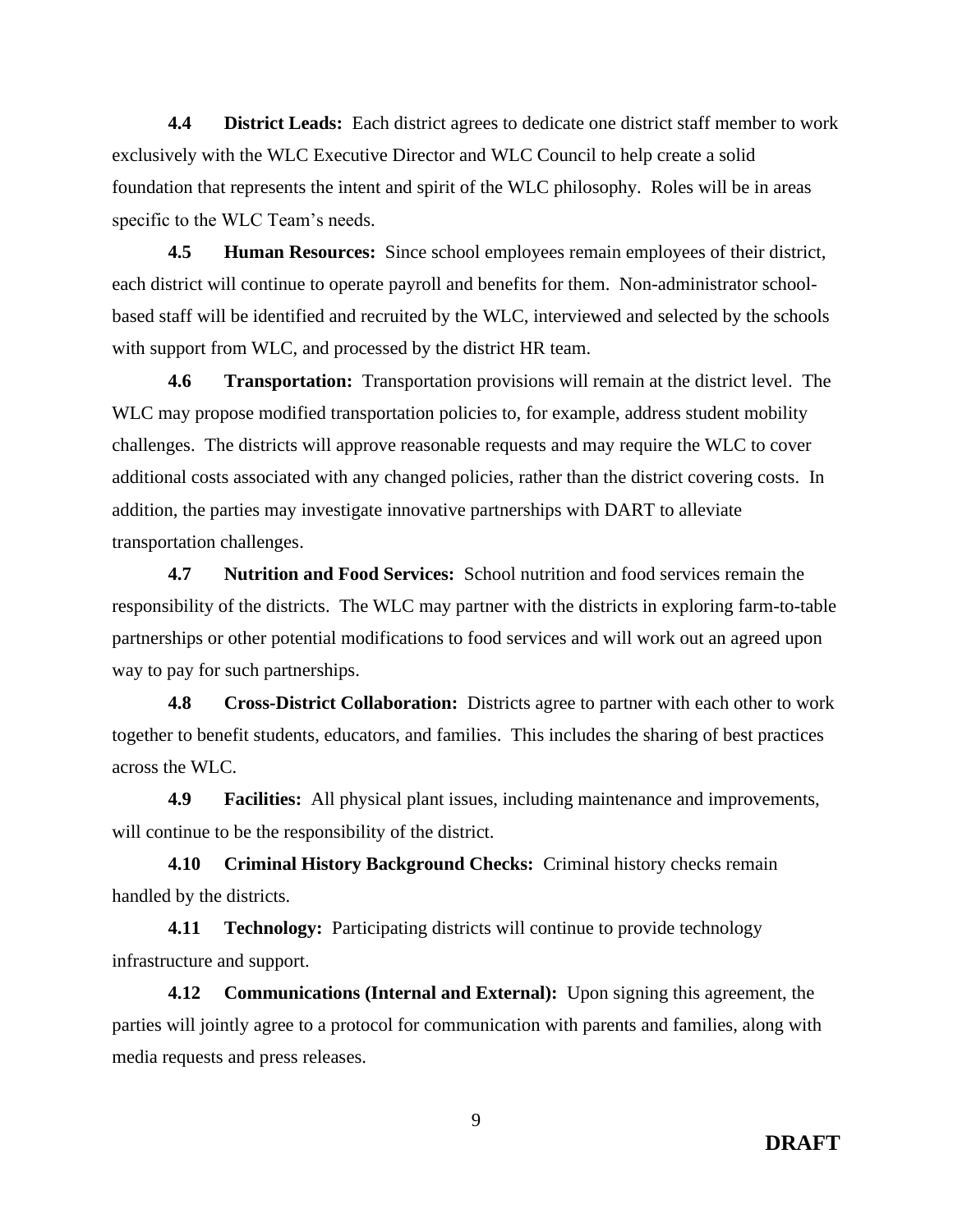## **5. Finances**

**5.1 District as Fiscal Agent:** Each district agrees to serve as the fiscal agent for its WLC schools and will:

- Allocate all school-level earned funds and units to the school that can't be less than the prior year unless there is a significant drop in enrollment or availability of state and/or federal funds. An estimated allocation should be communicated by May 1, with the final allocation by July 1.
- Process all financial transactions, including payroll, and respond to audits.
- Provide financial supports and guidance as appropriate.

# **5.2 Department of Education Role:** The Delaware Department of Education commits to:

- Review and approve the annual allocation of all funds, ensuring that each school receives all funds it is entitled to.
- Provide financial training and guidance, to include budget preparation, to school leaders and WLC Council members.
- The Secretary of the Department of Education will serve as the arbiter if a disagreement arises between a district Chief Financial Officer and the WLC.

**5.3 WLC and School Leaders Role:** The WLC, in collaboration with school leaders, will have the authority to:

- Establish an annual budget and spending plan, in accordance with the allocations provided through all funds.
- Recruit, hire, and retain staff, in accordance with State and local salary schedules.
- Utilize funding sources in accordance with federal and State law and regulations unless additional flexibilities are provided through the annual appropriations act.
- The WLC Team will liaise with the districts around financial and operational functions, support schools with their flexibility to ensure funds are used appropriately, develop agreements including those for community services, write and monitor grants, and manage private sector support.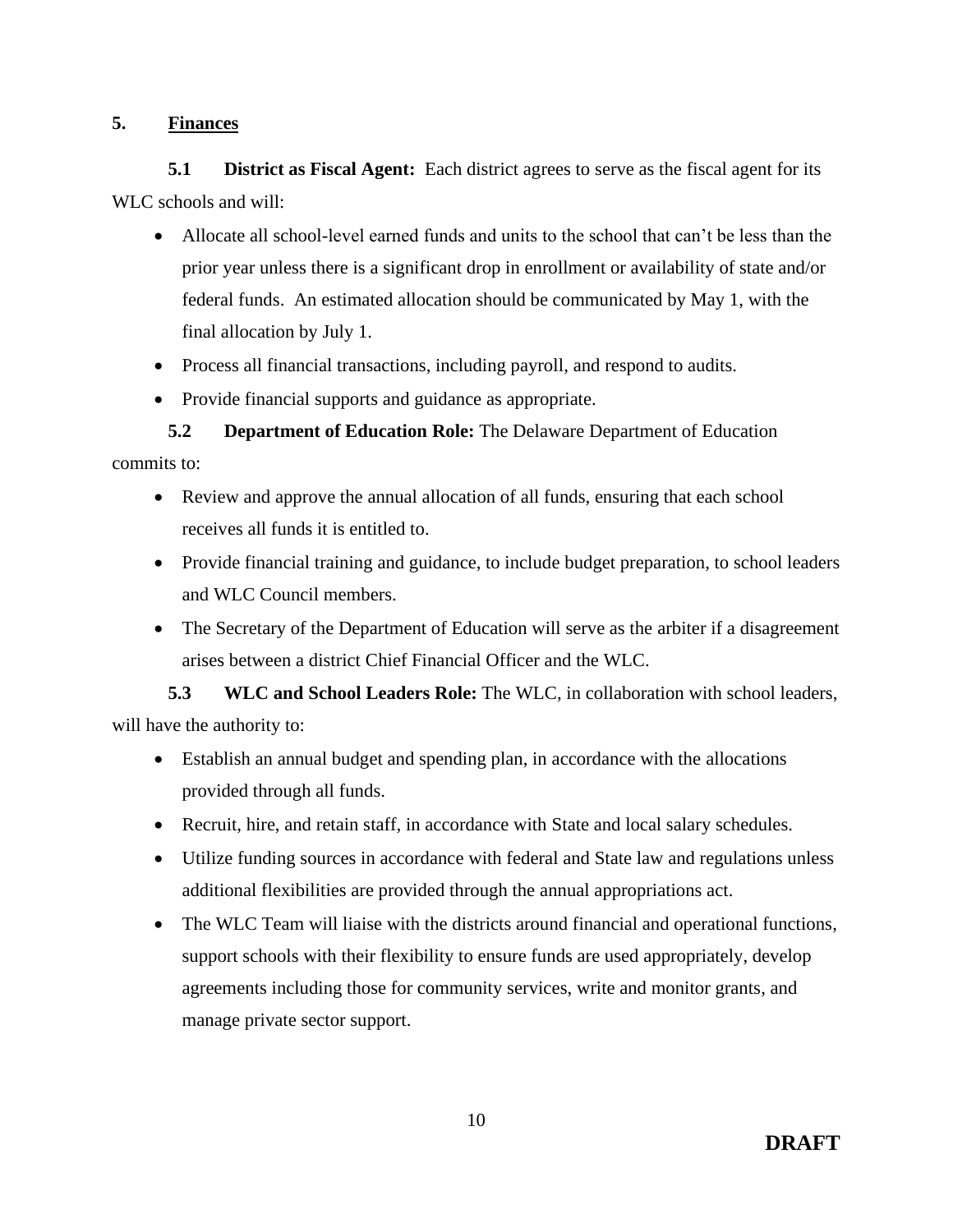**5.4 Commitment for Ongoing Funding by the State:** In addition to existing state, local, and federal funds (including Opportunity Funding, K-3 basic special education funding, and mental health funding), the Governor's FY 2023 budget proposes an additional \$7 million for schools that join the WLC. Each of the FY 2023, FY 2024, and FY 2025 Governor's recommended budgets will have no less than \$7 million for schools in the WLC. An additional \$7.2 million is proposed in this year's recommended base operating budget for the Redding Consortium's recommendations for city schools, bringing that total proposed funding line to \$12.8 million for Redding Consortium initiatives (including operating and supplemental funds). The WLC Team and the WLC Council will report annually on the usage of the \$7 million.

**5.5 WLC-Specific Funds:** Of the proposed \$7 million for the WLC, the majority will be flexible funding for schools to help meet needs identified by schools. The WLC Council and WLC Team will plan funding distribution to maximize educational impact. Common educator and community feedback shared the need for more paraprofessionals, additional staff, enrichment programming, tutoring, and mental health supports. The WLC Team and WLC Council may use some of this funding for city-wide initiatives (e.g., pre-k investments and coordination across both community and district-based child care centers and homes, a teaching fellows initiative, stipends), but such decisions should be made in concert with the Redding Consortium, so efforts are not duplicated. Funding will also cover staffing and operational costs of the WLC.

**5.6 Federal Funds and Grants:** The WLC and WLC schools may apply for grants specific to WLC schools. Districts commit to collaborating to help facilitate such applications if necessary. Districts and the WLC will work collaboratively regarding district-wide grants, to ensure WLC schools get funding available to them, and are able to deploy funds in a way that is consistent with the identified needs of the schools.

## **6. School Staffing**

**6.1 Educators and School Staff:** Educators remain members of their local union. Each district's local union remains the exclusive bargaining representative for educators at WLC schools. Working conditions are determined by Collective Bargaining Agreements (CBAs). Modifications may be negotiated to best meet each district's city schools' needs. Educators will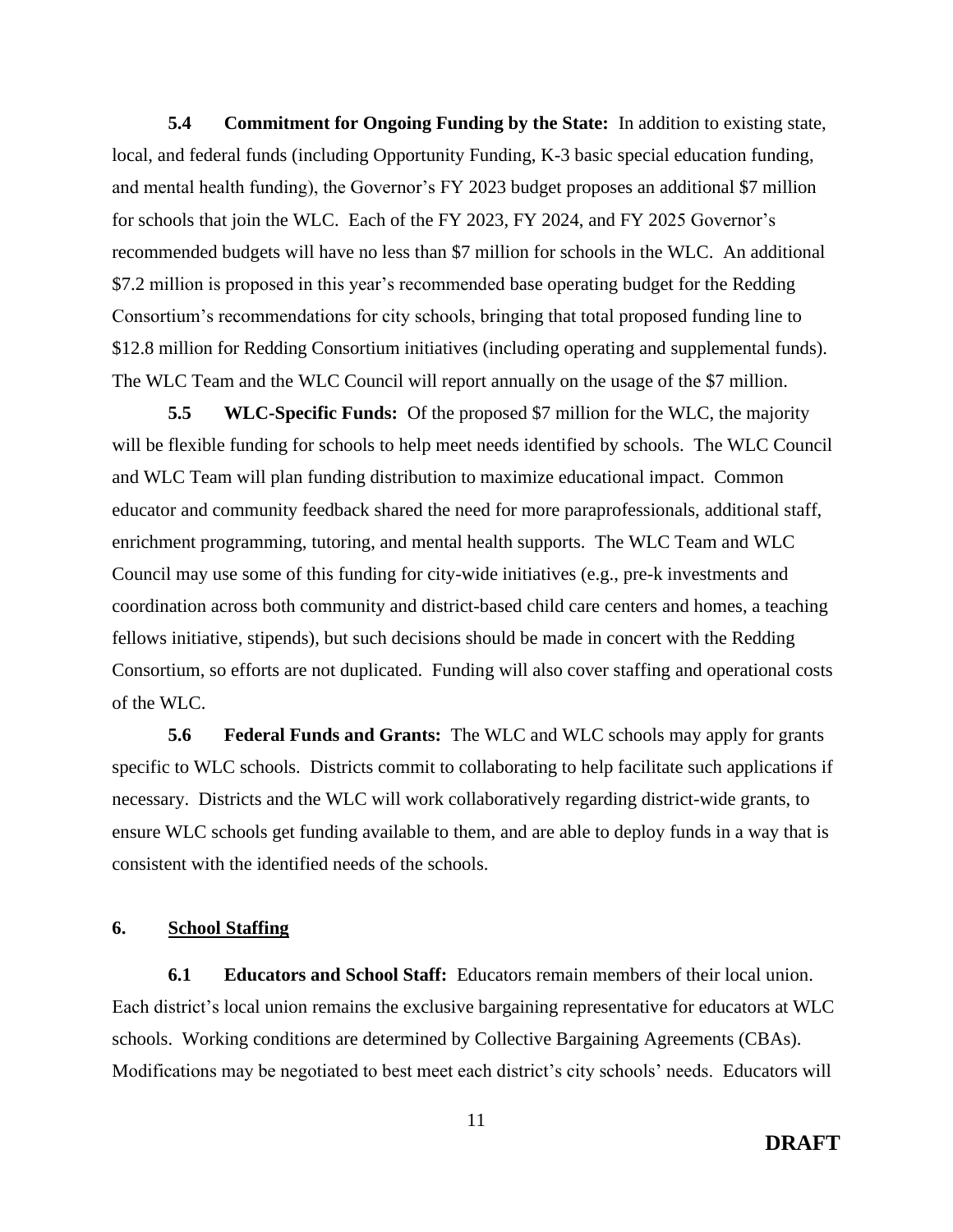be evaluated by building administrators in a manner consistent with State law. The goal of this agreement is to create a framework of commonality, while giving individual schools and communities the ability to flexibly innovate. As such, there will be some elements that will need to be worked out at the local level through potential addenda to CBAs. Commonalities may include curricula, programs for students, and models of shared decision-making. Any WLCspecific CBA agreements must be agreed to by the local union, the WLC Council, and the relevant district's School Board.

**6.2 School Leaders:** During the planning year, school leaders will be co-supervised by the WLC's Executive Director and each participating district's designated supervisor. Beginning in the 2023-2024 school year, direct supervision will shift to the WLC, working in partnership with the district and WLC Council, which includes each district's superintendent and city board member. After consultation with the district's superintendent, the Executive Director will make hiring and other school leader personnel recommendations to the WLC Council. If approved by the WLC Council, the recommendation will be submitted to the district's school board. The school board commits to accept recommendations that are not considered unreasonable.

## **7. Academics**

**7.1 Curriculum:** For the planning year of the WLC (2022-2023), each district continues to oversee their curricular decisions; subsequently, curricular decisions will be delegated to the WLC. In future years, it may be determined that a common, culturally relevant, high-quality, flexible curriculum be used across all WLC schools. The WLC Team and WLC Council must ensure robust engagement with affected educators and leaders from all participating districts and schools before making such a decision. During the planning year, the WLC Team will convene curriculum leads from the participating districts to discuss the history of curricular adoptions and current curricular practices.

**7.2 Special Education and English Learner Supports:** During the planning year, the WLC Team and each district will work to ensure the best support plans for students with special needs and English learners moving forward. Special education and English learner supports will be the ultimate responsibility of the district, working in partnership with the WLC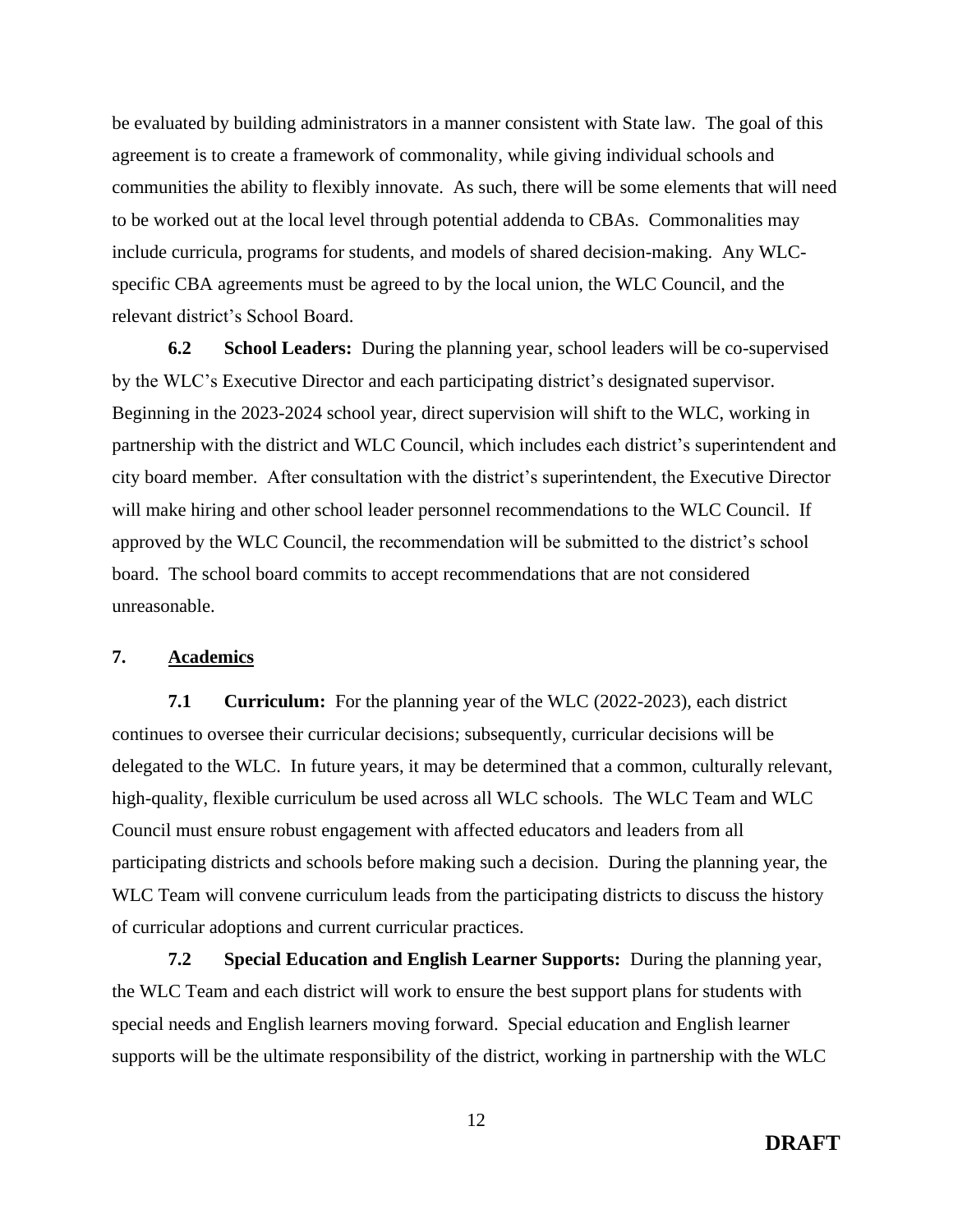and school staff to ensure plans for students with special needs and English learner students are effectively met.

**7.3 Assessments:** WLC schools will continue to participate in all assessments required by the State. For other assessments, the WLC Team and WLC Council will decide which assessments schools use and will prioritize the development of common interim measures to monitor and celebrate growth across WLC schools.

**7.4 Enrichment:** After conducting an open and honest needs assessment in the planning year, the WLC and each school will have the ability to determine enrichment and extended day offerings. The WLC will ensure high quality partners are delivering this enrichment, and that partners are held accountable for results, so the schools' goals are the partners' goals, and vice versa. These services will begin during the 2022-2023 school year.

## **8. Planning Year**

**8.1 Planning Year:** The 2022-2023 school year will be a planning year with additional supports. Upon the signing of this agreement, the WLC Council will be appointed. The WLC Council will immediately conduct a search and hire an Executive Director. The Executive Director will build out the WLC Team and will work with the dedicated district point who is working with the WLC, as specified in section 3.3. Goals for the planning year will include creating strong ELTs and Community Councils, creating school plans that will drive student achievement and wellness outcomes, and launching enrichment programs with proven, high-quality partners. The WLC Council and WLC Team will conduct meaningful and farreaching engagement. This must include educators and school staff, parents and guardians, students, and community members. Finally, as specified in section 1.2, the WLC will immediately conduct an open and honest needs assessment of both district and school practices impacting city students.

## **9. Other Important Educational Components**

**9.1 High School Configuration for City Students:** In addition to ensuring the successful operations of WLC schools, the WLC Council will also convene conversations regarding the high school configuration for city students. In the short term, the Department of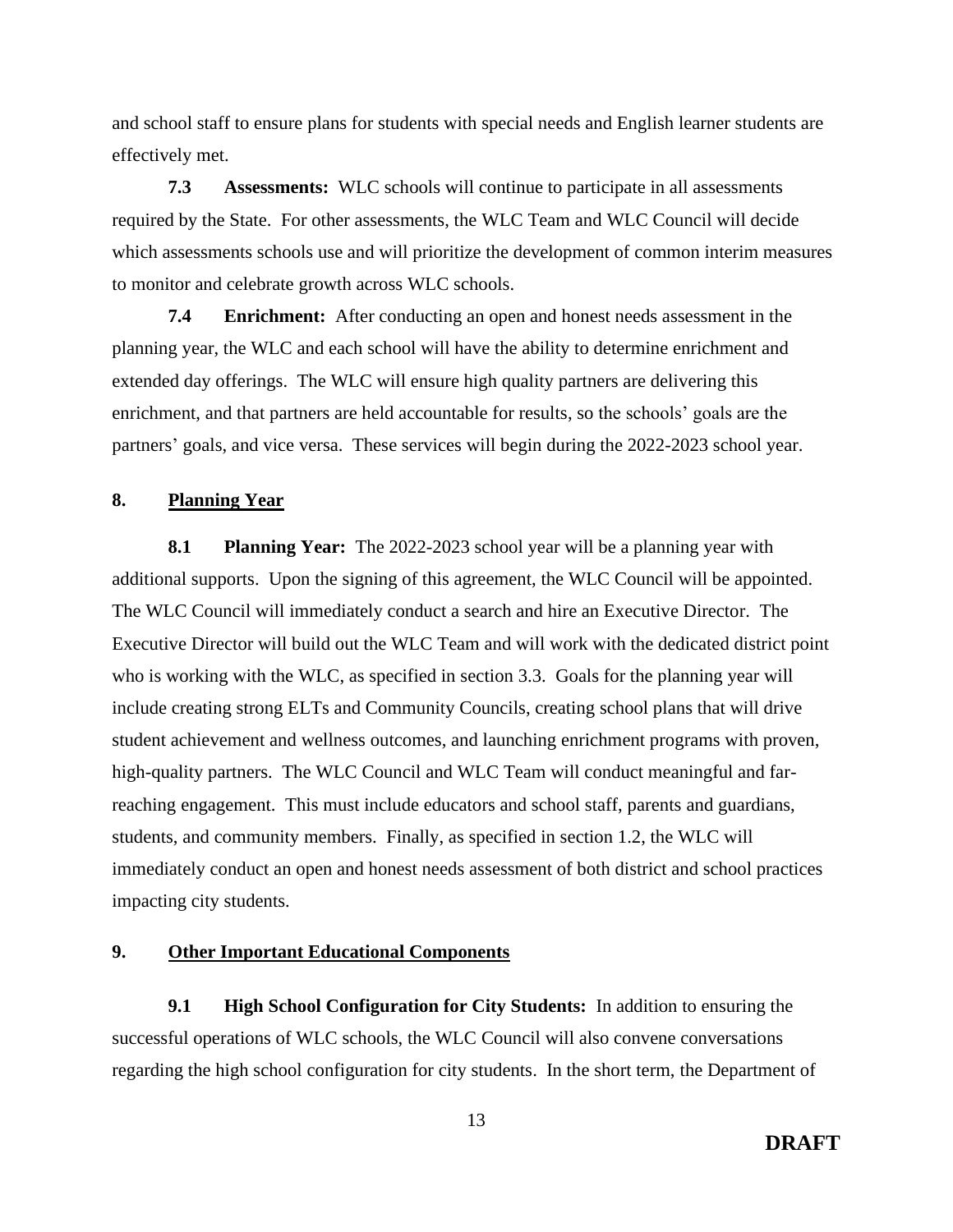Education will lead an effort to support bridge programs, collaborate with the New Castle County Vocational Technical School District around space at Howard High School, and partner with participating districts around high school choice options for city students. Additionally, the WLC Council will immediately begin conversations about high school options for students, and how to best structure this important conversation and effort. The WLC Team will also explore creating personalized success plans for  $8<sup>th</sup>$  graders leaving the WLC for high school.

**9.2 Supporting Non-City Schools Serving City Students:** There are several schools in New Castle County that, while not located in the city, serve large numbers of city students. In addition to Opportunity Funding, which schools currently receive to support lowincome and English learner students, the WLC Team will work closely with district partners to lift up best practices in meeting the needs of city students, including the annual publishing of a resource guide of vetted resources and experts to support student and educator success.

**9.3 Choice Options Closer to the City:** The WLC Team will also work with the districts to communicate and support choice options for students who wish to attend middle school in the city. The State has already committed significant funding for a new school on the East Side and a renovated school on the West Side of Wilmington.

## **10. Other Terms of Agreement**

**10.1 Reporting Requirements:** Each school board will receive an update at each of their regular public meetings from their superintendent and/or city board representative, each of whom serve on the WLC Council. No less than twice annually, the WLC Executive Director and/or their designee from the WLC Team shall give a more detailed update to each school board on the progress of their respective schools.

**10.2 Performance Requirements for the WLC:** With the creation of this new structure, the WLC will be accountable to each district for improving student outcomes. Goals will be set collaboratively through mutual written agreement by the participating districts and the WLC Council no later than March 31, 2023.

**10.3 Compliance with Applicable Laws:** The WLC shall perform its obligations under this agreement in compliance with all applicable laws and regulations, including all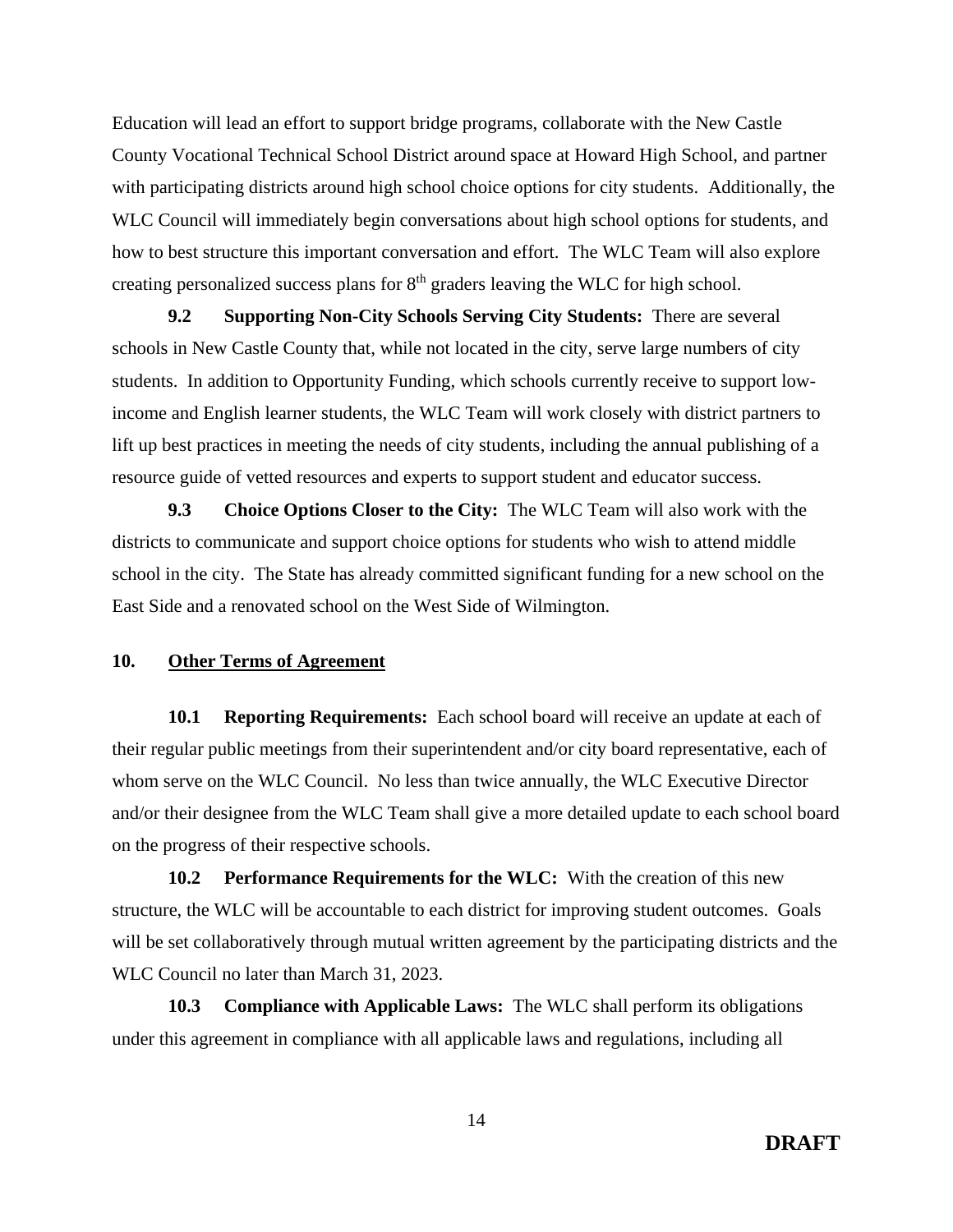applicable laws and regulations that apply to WLC schools or their operations, as such applicable laws may be amended from time to time.

**10.4 FOIA Compliance:** The WLC will operate subject to the rules and procedures set forth in the Open Meeting provisions of the Freedom of Information Act, 29 *Del. Code* section 10004.

**10.5 Liability.** Districts shall remain liable for the negligence of their employees, and the WLC shall be liable for the negligence of WLC employees. However, on all comprehensive or commercial general liability insurance policies obtained by the WLC, each district and all district employees connected to any WLC school shall be additional named insureds on such policies.

**10.6 Liability Insurance:** The WLC will maintain insurance throughout the term of this agreement. Such insurance will include comprehensive general liability insurance coverage that would protect the WLC and its staff, and would also protect the districts and any district employees, against any claims against any of them in connection with the operations of the WLC schools. That liability insurance protection will be funded by the WLC and will have coverage limits and coverage types that will be subject to discussions and reasonable agreement between the districts and the WLC.

**10.7 Dispute Resolution:** Should disputes arise between a district and the WLC, the parties commit to working in good faith to resolve these. If disputes cannot be resolved, the Secretary of Education will serve as the arbiter of disputes.

**10.8 Term and Termination:** This agreement will run through June 30, 2027. Should the WLC fail to reach its agreed upon goals set forth pursuant to section 10.2 for two consecutive years, beginning with the 2023-2024 school year, a district may terminate its involvement in the WLC before the end date after holding a public hearing on the topic at least 30 days before its termination vote. Unless a district's School Board votes to terminate by March 1, 2027, after holding a public hearing on the topic no later than January 31, 2027, this agreement will be extended for another two years, at which time the same process will repeat. If a district decides to leave the WLC, this agreement remains in effect for any other remaining district(s). Should the Redding Consortium create a redistricting plan that is approved by the